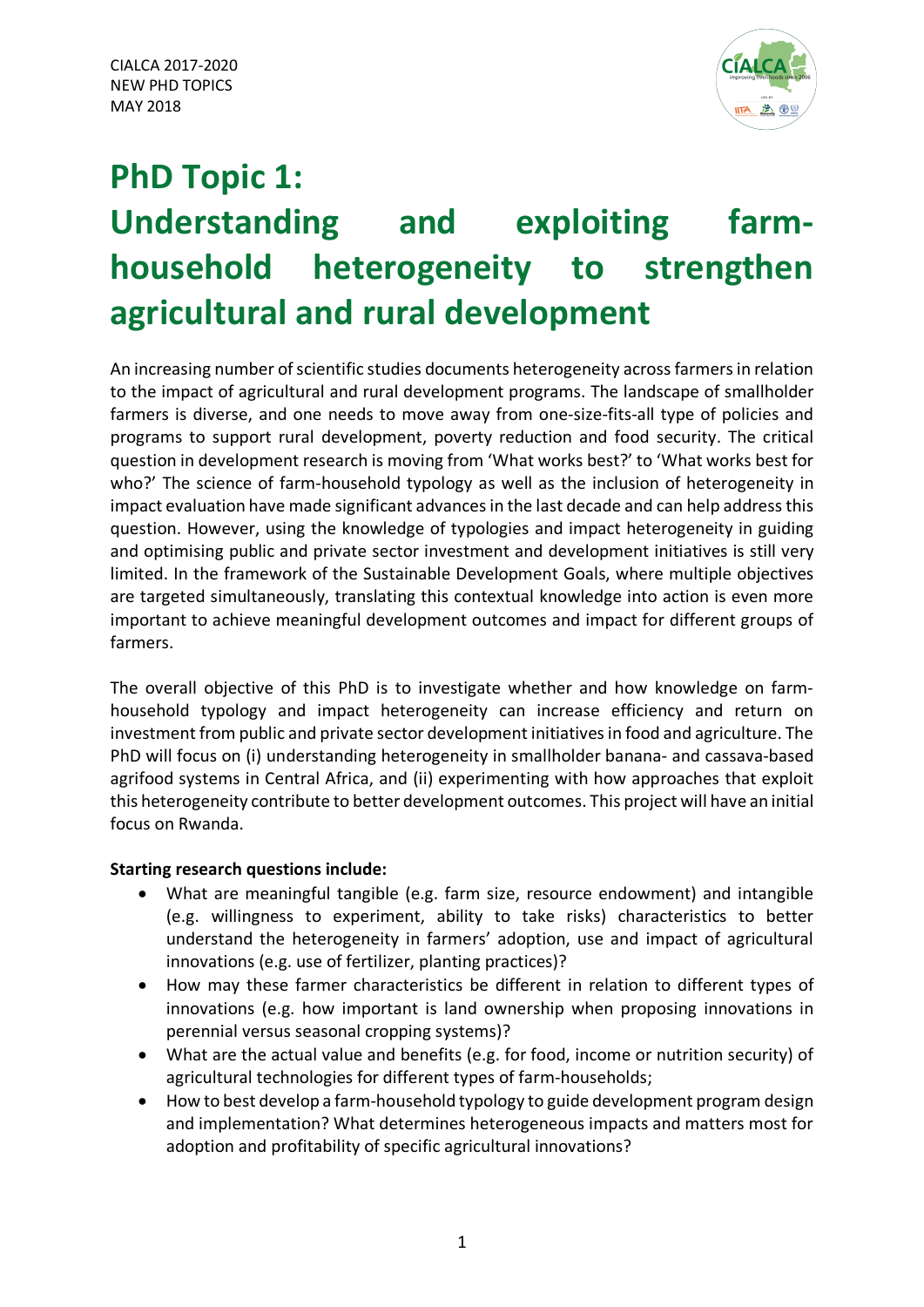CIALCA 2017-2020 NEW PHD TOPICS MAY 2018



- How can government, public and private development organizations use this information to better target their programs? How much diversity can practically be handled in large-scale development programs?
- What are the various advantages (e.g. increase in return on investment?) and disadvantages (e.g. larger initial investment? Increased program complexity?) when using a client-tailored approach instead of a 'one-size-fits-all' approach?

### **Institutional context and supervision**

- The PhD student will be enrolled in the PhD program at the Catholic University of Leuven (KU Leuven) in Belgium on a sandwich PhD scholarship. The total duration of the PhD is 4 years, of which 18 to 24 months in total will be spent in Belgium.
- CIALCA provides so-called 'sandwich' PhD scholarship. The 'sandwich' modality implies that PhD candidates receive a stipend when in Belgium, and that their Rwandese academic or research institute provides salary when the PhD candidate is conducting fieldwork in their respective country. The PhD scholarship covers all operational costs related to the implementation of the research.
- The PhD candidate is expected to spend 100% of his/ her time on the PhD assignment during the 4 years, which implies that are exempted from their ongoing duties and responsibilities in their institute.
- Professor Miet Maertens from KU Leuven and Professor Marijke D'Haese from Ghent University will serve as promoter and co-promoter.
- The project is part of the CIALCA consortium and network and will be co-supervised by researchers from CGIAR centres IITA and Bioversity International, as well as with national research and development partners.

# **Who is our ideal candidate?**

Required for this position:

- Enthusiasm for research in general and for agriculture and environment in particular;
- Holder of an EU MSc degree in Bioscience Engineering, Agricultural Engineering, Agricultural Economics, Development Economics, Natural Resources Economics or another relevant field of Applied Economics or Bioscience Engineering and having obtained at least a distinction (cum laude);
- Candidate has published at least one publication In an ISI Thompson Journal (preferably as first author);
- Research and analytical skills that provide a starting point for completing the abovedescribed PhD project;
- Proficiency in data management, quantitative data analysis and statistics (econometrics), and experience with statistical packages;
- Having previously completed at least one individual research project (e.g. a MSc thesis);
- Proficiency in English;
- Good verbal and written communication and collaborative skills;
- Good skills on scientific paper writing;
- Be currently employed by a national agricultural research institution or local university in Rwanda;